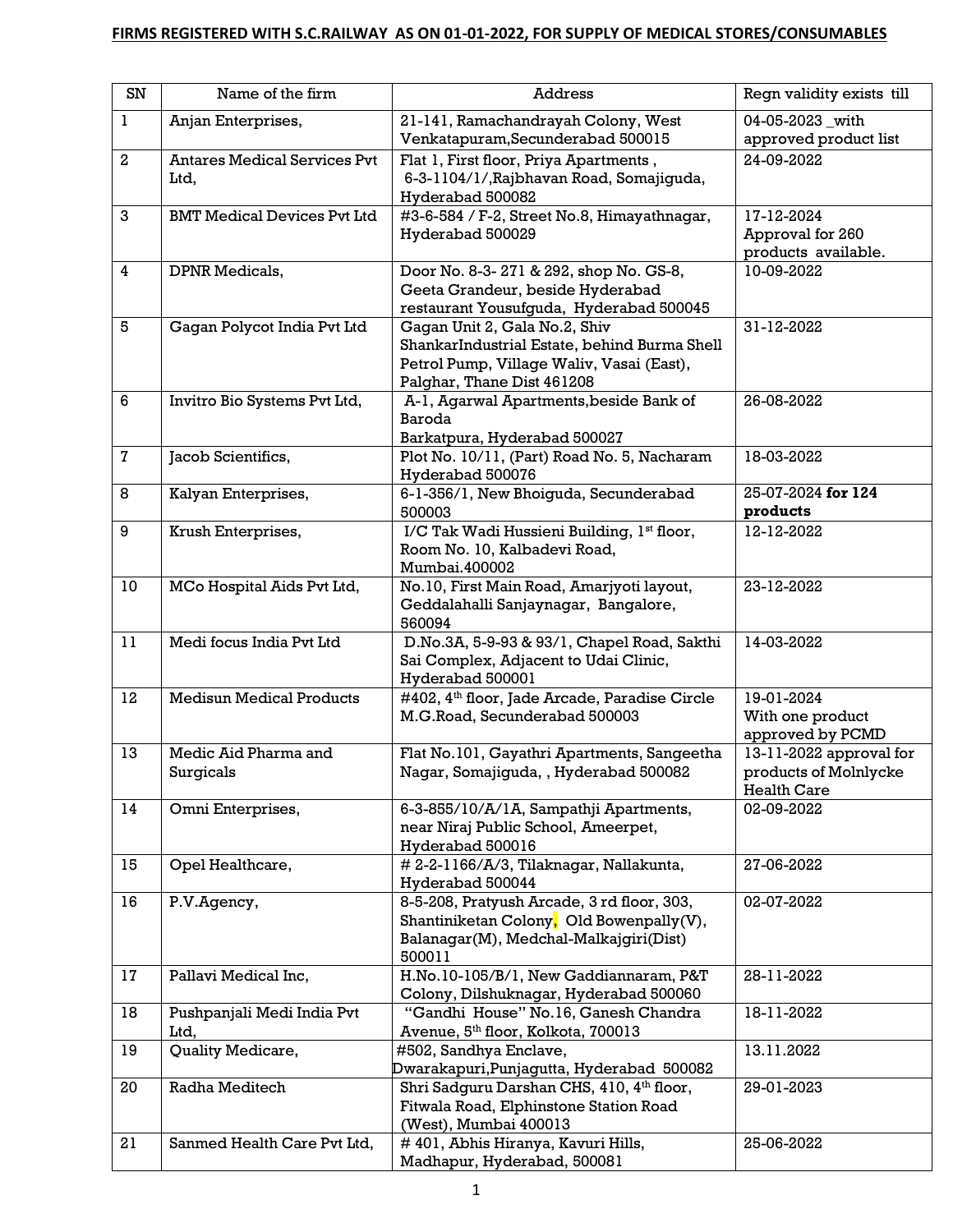## **FIRMS REGISTERED WITH S.C.RAILWAY AS ON 01-01-2022, FOR SUPPLY OF MEDICAL STORES/CONSUMABLES**

| SN | Name of the firm                               | <b>Address</b>                                                                                                                                           | Regn validity exists till                                               |
|----|------------------------------------------------|----------------------------------------------------------------------------------------------------------------------------------------------------------|-------------------------------------------------------------------------|
| 22 | SAP Medicals Pvt Ltd,                          | 9-4-86/194, Salarjung Colony, Towlichowki,<br>Hyderabad 500008                                                                                           | 25-07-2024 Approval for<br>16 products and 5<br>imported products only. |
| 23 | Sentier Consulting and Health<br>care Pvt Ltd, | Regd Off: Bhavani Residency, Plot No. 348,<br>Ground Floor, Defence Colony, Sainikpuri,<br>Secunderabad-500094                                           | 09-07-2022<br>(29 products are<br>approved.)                            |
| 24 | Shree Pharma                                   | 36, Deen Building, N.M.Joshi Marg, near<br>Sarvodaya Hotel, Opp. Pragati Industrial<br>Estate Lower Parel(East), Mumbai 400013                           | 31-10-2022                                                              |
| 25 | <b>Shree Agencies</b>                          | 5-2-282, Room No. 206, 2 <sup>nd</sup> floor, Mahavir<br>Complex, Hyderbasti, R.P.Road,<br>Secunderabad 500003                                           | 05-01-2024<br>Approval available for<br>45 Products                     |
| 26 | Shree Srinivasa Diagnostic<br>Chemicals,       | Ground floor, 12-11-171/1/A/1,<br>Brahmanbasti, Warasiguda, Secunderabad<br>500061                                                                       | 14-03-2022                                                              |
| 27 | Siri Enterprises                               | 12-1-509, Flat No. $3^{rd}$ floor, 304, A - Block,<br>Keerti Towers, Lalapet, Secunderabad<br>500017                                                     | 08-01-2023                                                              |
| 28 | SLS Surgicals & Pharma<br>Agencies,            | #44, 1st floor, Avtar Sadan, Anand Nagar<br>Colony, New Bowenpally, Secunderabad<br>500011.                                                              | 11-10-2024<br>PCMD approval for 185<br>products is available.           |
| 29 | Sree Durga Enterprises,                        | 12-1-798/1 & 800/2, Asif nagar, Hyderabad<br>500028                                                                                                      | 23-05-2022                                                              |
| 30 | Sree Rama Agencies,                            | Plot No. 68, Flat No. F-2, Sri Ram Apartments,<br>R.K.Nagar, Malkajgiri, Hyderabad 500047                                                                | 24-03-2022                                                              |
| 31 | Sri Datta Sai Enterprises,                     | 12-13-1086/1/40, First floor, Street No.1, Lane<br>No.2, Shirdi Sainagar, beside Saibaba temple,<br>Tarnaka, Secunderabad 500017                         | 01-07-2022                                                              |
| 32 | Sri Lakshmi Medical Hall,                      | Plot no. 10, Shop No.1,2 & 3, G.R.Nilayam,,<br>Trimulgherry, Secunderabad -500056                                                                        | 20-05-2022                                                              |
| 33 | Sri Mahesh Pharma,                             | D.No. 7-1-68, 7-1-71 to 73, Maruthi Veedhi,<br>Bandimet, Secunderabad 500003                                                                             | 02-01-2023                                                              |
| 34 | Sri Thirumala Enterprises,                     | 3-5-1093/18/C, Sri Venkateswara Colony,<br>Lane Opp. Madapati Hanumanth Rao Girls'<br>High School, near YMCA circle, Narayana-<br>guda, Hyderabad 500029 | 06-01-2023                                                              |
| 35 | Suneel Pharma & Diagnostics,                   | #8-2-268/A/4C, Plot No. 694, Ground Floor,<br>Sriniketan Colony, Road No. 3, Banjara Hills,<br>Hyderabad 500020                                          | 14-10-2022                                                              |
| 36 | V Care Surgicals,                              | D.No.309, Block-D,<br>3rd floor, Yelukuru Banglows, Ulchala Road,<br>Kurnool - 518003                                                                    | 19-03-2022                                                              |
| 37 | Vijaya Medical And General<br>Stores,          | #SRT 287, Jawahar Nagar, RTC X Roads,<br>Hyderabad 500020                                                                                                | 29-07-2022                                                              |

37 firms only

\*\*\*\*\*\*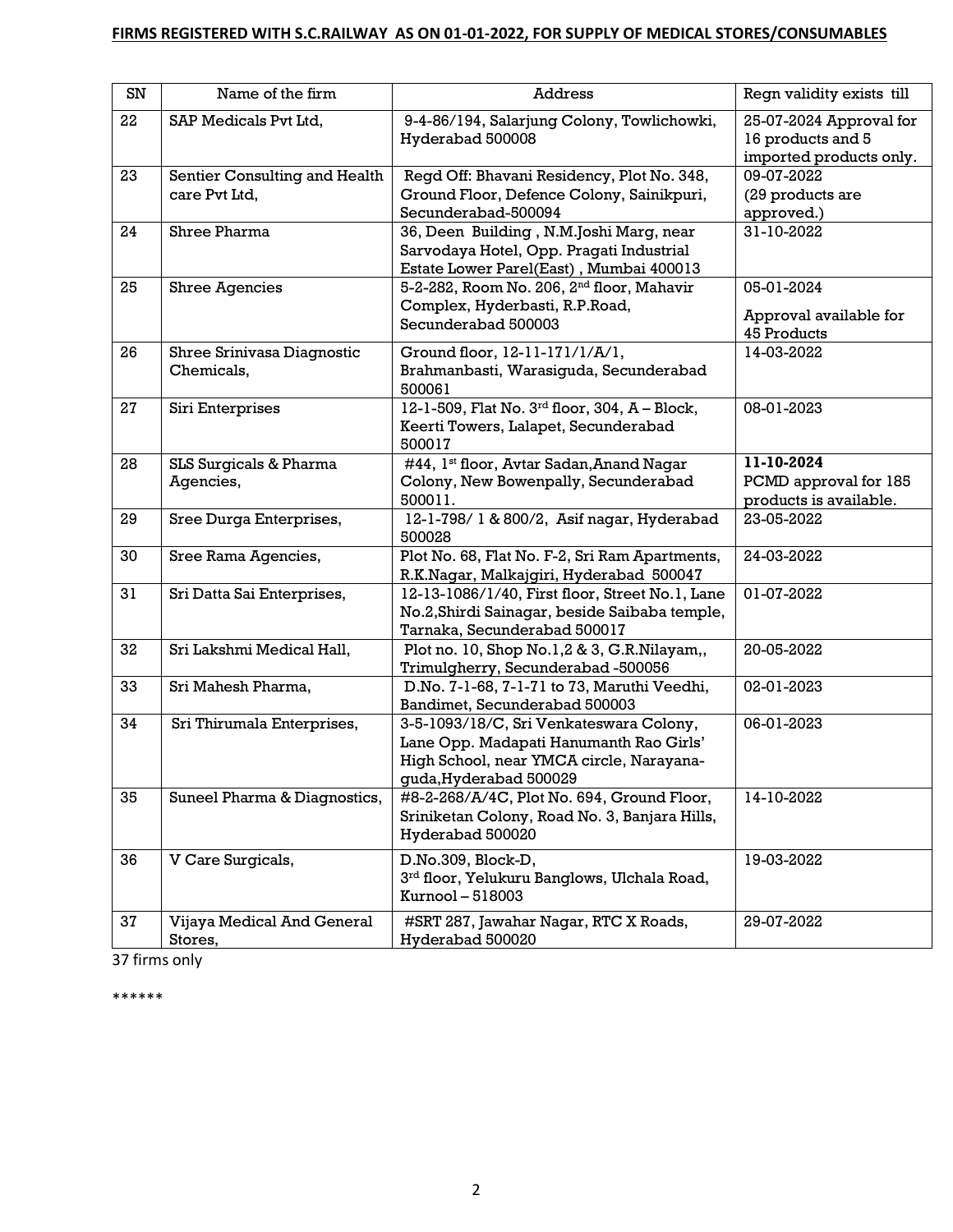| $\mathbf{1}$   | Abishek Medical Devices,                                                     | Flat No. G2, Neha Arcade, H.No. 33-12, Officers'<br>Colony, R.K.Puram, Secunderabad 500056.                                                              | 31-10-2020 |
|----------------|------------------------------------------------------------------------------|----------------------------------------------------------------------------------------------------------------------------------------------------------|------------|
| $\mathbf{2}$   | Ascent Meditech Limited,                                                     | A-1101, Cello Triumph, I.B.Patel Road, Goregaon<br>(East), Mumbai 400063                                                                                 | 11-04-2021 |
| $\mathbf{3}$   | B.Braun Medical India Pvt Ltd.                                               | A-601, 6th floor, Main Chandivli Farm Road,<br>Andheri East, Mumbai 400072                                                                               | 23-10-2021 |
| $\overline{4}$ | Bio Pharma Distributors,                                                     | Shop No 11, Shree Hanuman Vyayamshala<br>complex, Sultan Bazar, Hyderabad 500095                                                                         | 16-11-2020 |
| 5              | Healthium Meditech Pvt Ltd, (<br>formerly known as Sutures<br>India Pvt Ltd) | No.472/D, 13 <sup>th</sup> Cross, 4 <sup>th</sup> Phase, Peenya Industrial<br>Area, Bengaluru 560058                                                     | 15-07-2021 |
| 6              | <b>BMT</b> Medical Devices,                                                  | 3-6-584 / F-2, Street No.8, Himayatnagar,<br>Hyderabad 500029                                                                                            | 29-08-2020 |
| 7              | Chandra Pharmaceuticals,                                                     | #7-1-489, 1st floor, Maruthi Veedhi,<br>Secunderabad 500003                                                                                              | 31-10-2020 |
| 8              | Chintakunta Medi<br>Equipments,                                              | D.No. 9-310/1, Kolamuru, Rajamahendravaram,<br>East Godavari Dist, Andhrapradesh 533102                                                                  | 26-09-2021 |
| 9              | Crescent Vision Care,                                                        | H.No.2-22-115/3/1, Plot No. 53, KRB Nagar,<br>Navodaya Colony, Usha Mullapudi Road, Beside<br>Bhavyas Tulasivanam, Kukatpally,<br>Hyderabad              | 27-11-2020 |
| 10             | Krishna Enterprises, .                                                       | H.No.7-2-1813/5/A, Flat No. 501A, SVVS Nivas,<br>Czeck Colony,<br>Sanathnagar, Hyderabad 500018                                                          | 31-03-2020 |
| 11             | Samhita Medical Devices,                                                     | 3-2-504, Chappal Bazar, Kachiguda, Hyderabad<br>500027                                                                                                   | 02-09-2021 |
| 12             | Sanjeevani Pharmaceuticals                                                   | Shop No. 4-6-11/1, Near Post Office, Savarkar<br>Nagar, Nacharam'X' Roads, Hyderabad 500076                                                              | 09-08-2020 |
| 13             | Siva Sivani Surgical Cottons<br>Private Limited                              | S.No.11/3, Kovvur Road, Kakinada, East Godavari<br>Dist, Andhra Pradesh 533002                                                                           | 29-06-2021 |
| 14             | Life linx Surgimed pvt ltd,                                                  | No.258/1, Kilpauk Regency, Kilpauk Garden<br>Road, Chennai.600010                                                                                        | 01-05-2020 |
| 15             | South India Surgical Co Ltd,                                                 | A 212, 2 <sup>nd</sup> floor, Mayur Kushal Complex, 5-9-279,<br>Abid Road, Hyderabad 500001                                                              | 04-05-2020 |
| 16             | Meril Diagnostics Pvt Ltd,                                                   | No.601, Midas,<br>Sahar Plaza Complex, J.B.Nagar, Andheri Kurla                                                                                          | 17-08-2021 |
| 17             | M/s.Mark Life Sciences,                                                      | Road, Andheri East, Mumbai 400059<br>Plot No.51, Flat No.101, 1st floor, Radha Krishna<br>Nilayam Apartments, Laxminagar, Picket,<br>Secunderabad 500026 | 30-04-2020 |
| 18             | Phoenix Agencies,                                                            | 2-3-529/1, D.V.Colony, Minister Road,<br>Secunderabad 500003                                                                                             | 16-05-2021 |
| 19             | Sri Gayathri Solutions,                                                      | First Floor, plot No.1173/A, Road No. 56, Jubilee<br>Hills, Hyderabad, 500033                                                                            | 8/10/2020  |
| 20             | Sri Sai Krishna Marketting<br>Associates,                                    | 1-8-169, Ground floor, Vishnu Sai Residency,<br>Chikkadapally, Hyderabad 500020                                                                          | 04-12-2021 |
| 21             | Surya Enterprises,                                                           | Flat No. 108, 1st floor, Sri Datta Sai Commercial<br>Complex, Musheerabad, Hyderabad-500 020                                                             | 13-09-2020 |
| 22             | Swagath International,                                                       | 6-1-103/10, Ground Floor, Abhinav Nagar,<br>Padmarao Nagar, Secunderabad 500025                                                                          | 08-08-2021 |
| 23             | Vishnu Medicals & Allied<br>Distributors,                                    | MIG Plot No. 129, first floor, Opp. Papaji Dhaba<br>Lane, Bagh Amberpet Welfare Society,                                                                 | 25-06-2021 |
| 24             | Vitalz Ortho Solutions,                                                      | Bathakammakunta, Amberpet, Hyderabad 500013<br>30-05-24/1, 2 <sup>nd</sup> floor, Koka Chalapathi Rao Street,<br>Durga Agraharam, Vijayawada 520020      | 5/10/2020  |

## **Firms whose Validity of Registration has expired between 01-07-2020 to 31-12-2021**